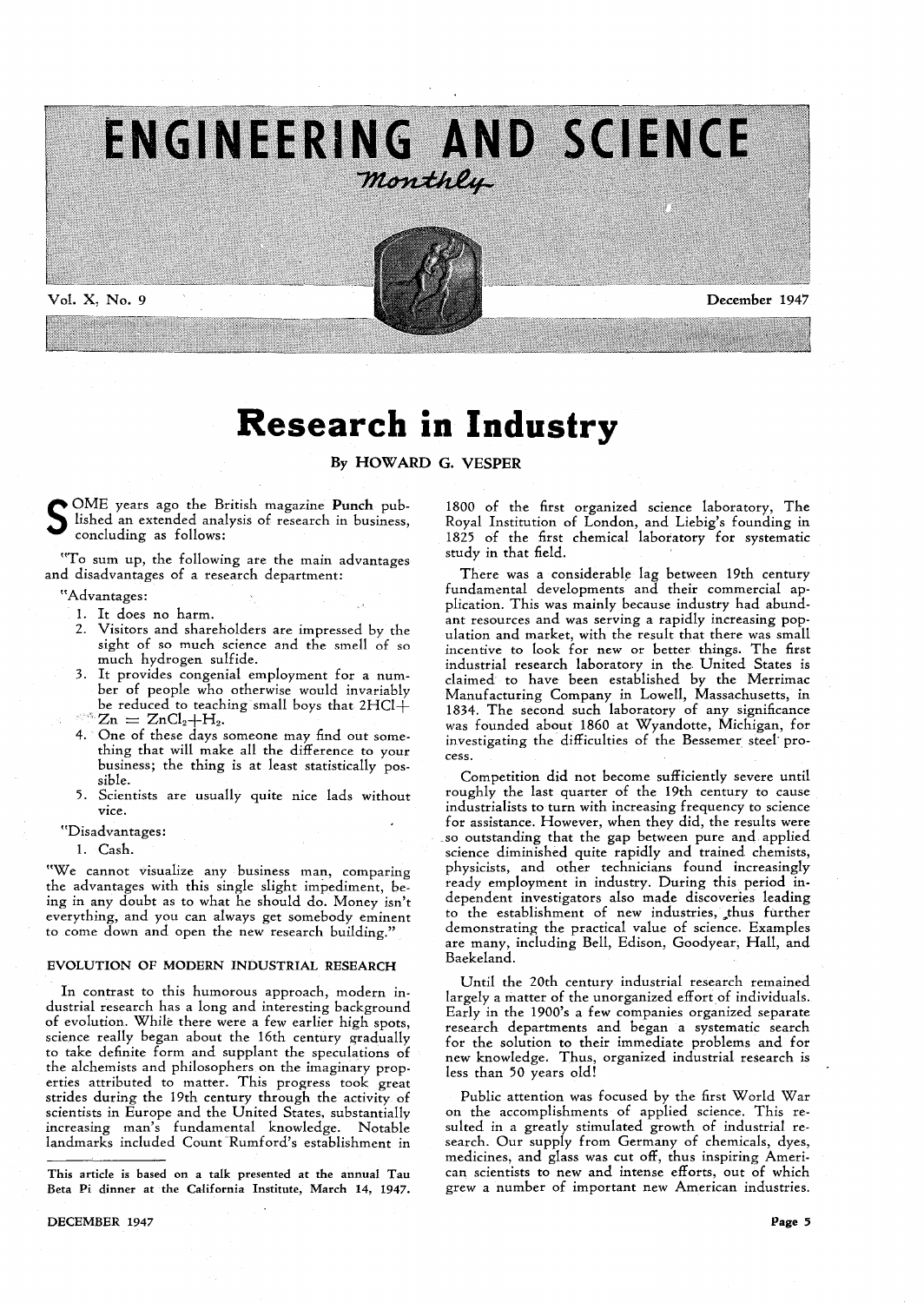Many companies started organized research activities in the early 20's, either directly or indirectly because of this war impetus, and set up laboratories which have become increasingly important since that time. For example, Standard Oil Company of California initiated an organized research and development program in 1920 as a research division within its Manufacturing Department. Initial efforts were directed toward improvement of refinery processes, particularly distillation, thermal cracking, acid treating, and acid recovery. Very successful results led to the formation of a separate Research and Development Department in 1926, which has since grown into the California Research Corporation with a total personnel today of over 800.

The impetus on research from World War II was similar to that of the earlier war, but much more important because of its greater magnitude. A few examples will be sufficient to illustrate; namely, atomic energy, synthetic rubber, high octane aviation fuel, radar, rockets, penicillin. This is emphasized by a statement made recently by Mr. Robert P. Patterson when he was Secretary of War: "There is a great new voice in the world today, the voice of science and technology. It is a voice heard since ancient times, but never until today has it spoken with such authority, have its words been so filled with promise, has it been listened to with such hope. And in no country in the world does the voice speak as eloquently as in our own."

The following table indicates graphically the amazing growth of industrial research in the United States during the past few years (based on National Research Council data):

| Year | No. of Industrial<br>Research Laboratories Personnel | Total   | Personnel in<br>Petroleum Research |
|------|------------------------------------------------------|---------|------------------------------------|
| 1920 | 300                                                  | 9.300   | 145                                |
| 1940 | 2,200                                                | 70,000  | 6,000                              |
| 1946 | 2,500                                                | 139.000 | 10,000                             |

Best available data indicate that the present annual rate of industrial research expenditure is in excess of \$700 million.

It is interesting to note that out of 139,000 people now engaged in industrial research work, approximately 41 per cent are technical graduates doing technical work, the remainder being administrative, clerical, maintenance, and similar supporting personnel. Of the scientific group, percentage wise, 39 are chemists, 38 engineers, 5 physicists, 4 metallurgists, with the remainder including a wide variety of special professions.

The distribution in research personnel within individual industrial research laboratories will vary considerably from these average figures. For example, in the California Research Corporation the percentage of scientic to total personnel is considerably higher, approximately 48 per cent. However, the ratio of engineers to total technical personnel checks the national average closely, being about 40 per cent.

#### CHARACTER AND MOTIVES OF INDUSTRIAL RESEARCH

The kind of research conducted by industry is primarily applied science using and extending the basic facts and principles uncovered through broad fundamental research. Thus, the fundamental findings of nuclear physicists and chemists in the atomic energy field are now being applied to atomic energy power development. The dividing line between fundamental and applied research is not distinct. Its complexion depends on the character of the problem and the nature of the agency conducting the investigations. The study

of properties of a hydrocarbon by a manufacturer of electrical equipment might be fundamental research, but if conducted by a petroleum research laboratory, it might be considered largely applied research.

Broadly, industrial research is the endeavor to learn how to apply scientific facts to the service of mankind. In general, the objective of industrial research is the material objective of civilization itself-to prolong life, to improve health and comfort, to enhance happiness, and to enlarge productive ability and usefulness; in other words, to contribute to the common store of technical knowledge and thus improve our standards of living.

By helping to translate fundamental scientific facts into new or better products for a greater number of people, industrial research has become a vital part of our competitive economic system. Obviously, the profit motive is a basic consideration in selecting and carrying out industrial research projects. Nevertheless, the success of industrial research in improving living standards and making life easier and happier for more people is both a justification and an indication of greater things ahead.

Industrial research is essential to the survival of business. All businesses face changed post-war conditions in marketing, competition, customer demand, and other operations, and must be flexible to meet such changing requirements. This applies to large and small business alike. There are many examples of industries that have languished because they have had little or no research protection and support. Industrial research is also important in maintaining employment. Organized labor by 1940 had 'officially indicated its approval of the encouragement of applied science.

Mr. C. F. Kettering of General Motors has said, "An industrial research project should do one or more of the following:

- 1. Reduce cost of production
- 
- 2. Reduce operating cost to the user<br>3. Increase the utility of the produ-Increase the utility of the product
- 4. Increase its sales appeal
- 5. Produce new business
- 6. Determine technical information contributory to to some other project.'

Industrial research operates in a variety of fields. Projects are often concerned with the finding, growing, creating, and use of raw materials. In the petroleum industry this refers to research in oil exploration, drilling, and producing. Another broad field is research work on "normal" processes and products. Within the petroleum industry this would include, for example, refining work on such indigenous products as gasolines, lubricating oils, and greases. An increasing field is research on synthetic processes and products. Examples in the petroleum field would be the increasing emphasis on synthetic fuels made from various non-petroleum sources such as coal and shale. Also included would be chemical syntheses from hydrocarbon raw materials. Another important phase of industrial research is the engineering related to the foregoing, including particularly the preliminary and final process designs for new plants.

An important field closely related to industrial research and frequently carried out by the same organization is that of technical service to operating groups on processes and products. This is in effect technical consultation by the research group for the purpose of increasing the efficiency of existing plants or bringing about better use of existing products.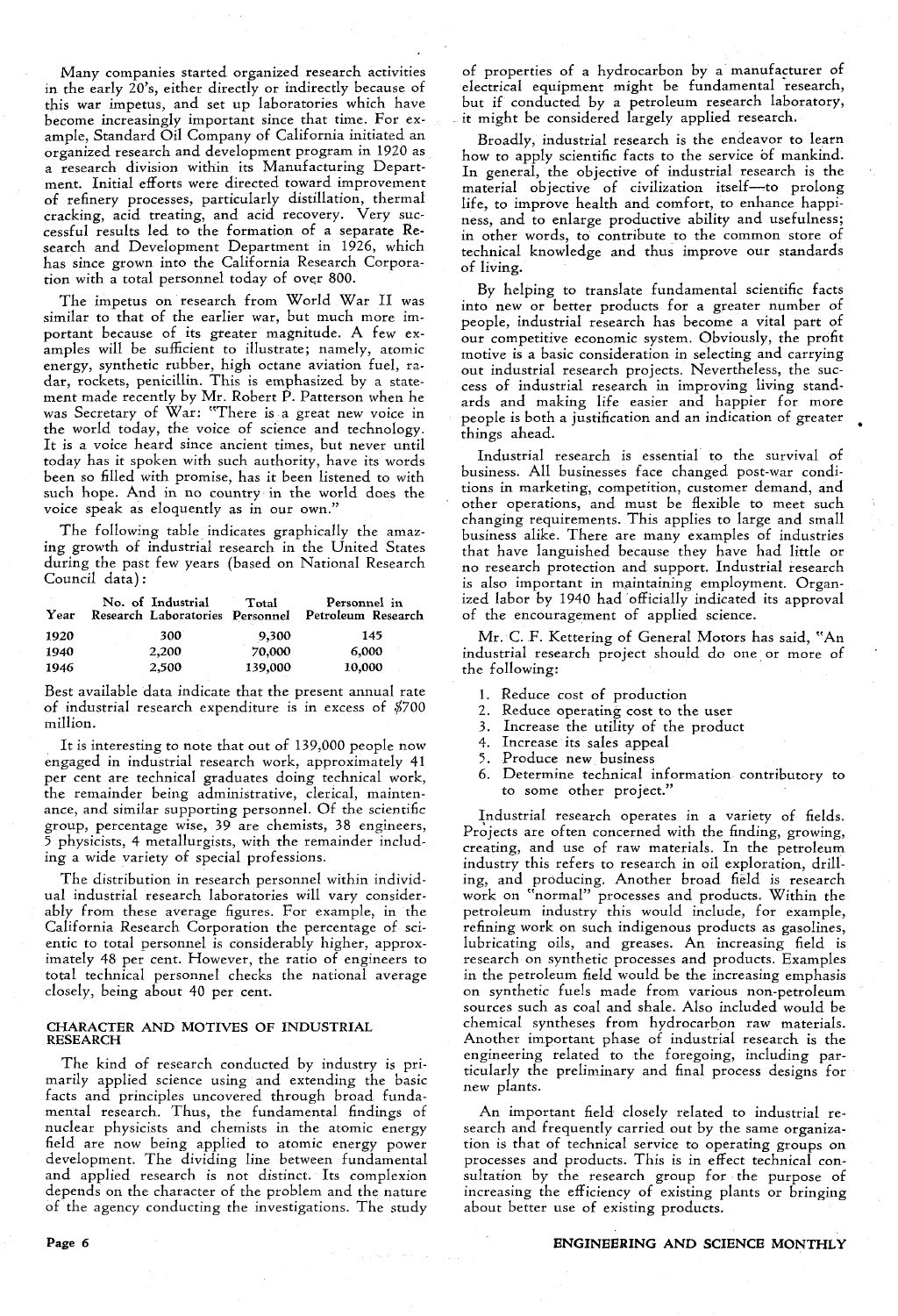Another closely related subject is that of patents and licensing. Generally the results of modern industrial research work are protected by patents, the degree of activity in this field being dependent on how aggressive the company concerned decides to be in exploiting its developments.

In the modern approach to industrial research. the coordination of motive, men, and money has replaced the scattered efforts of individuals and the poorly directed, planned and supported research of earlier days. The time has passed when a Daniel Boone with rifle and packhorse could add greatly to our store of geographical knowledge. To make significant industrial research addition today requires a wealth of scientific equipment and observers.

Careful organization planning is necessary to achieve maximum effectiveness of technical manpower. Too often in the past the time of highly trained technical men has been so restricted and hampered by other demands that technical efficiency was seriously reduced. Much of this was the result of the very rapid growth of industrial research organizations, furthered by the thought that technical activities do not lend themselves well to the same kind of organization planning as do other phases of modern business. Experience has indicated, however, that this is not true and that there is just as much  $-$  or more  $-$  need for the application of sound organizational principles'in industrial research work as in other phases of business activities.

Research ideas may originate from anyone or more of a number of sources, including individuals, groups, other departments, consumers. However, the modern industrial research laboratory handles the development of these ideas as projects assigned to teams or groups. There was wide adoption of this practice on war projects where its effectiveness was proved beyond doubt. These projects must be carefully planned, directed, and budgeted to accomplish specific objectives, yet with enough provision for flexibility to permit necessary changes as the work progresses.

#### RELA TIONSHIP BETWEEN ACADEMIC AND INDUSTRIAL RESEARCH

From the foregoing discussion, there is an obvious close relationship between academic and industrial research. Any former lack of understanding and mutual confidence between industrialists and scientists has practically disappeared. Full cooperation between such groups is essential in the future if we are to continue our modern industrial progress. Industrial research is dependent to a very large degree on universities and colleges for fundamental research work. While industrial laboratories can and do carry out a moderate amount of such fundamental work, this type of activity is inherently a minor part of the job such laboratories are set up to do. In fact, a grave danger today lies in the possibility that industrial research and development may go forward so rapidly that they will outstrip the fundamental research on which future industrial projects must be based.

Not only is industrial research dependent on universities for fundamental work, but it also looks to these institutions for its technical personnel. This further increases the close bond between universities and industry. In this connection, many farseeing industrial firms are today maintaining fellowships at a variety of institutions of higher learning, partly to support their program of basic research and partly to assist students to become better trained for their ultimate work as either research or industrial scientists. Such support is increasingly

important in view of the decreasing endowments available to many institutions. The following table illustrates the growth of this type of industrial aid for universities:

| No. of Companies | No. of Scholarships<br>and Fellowships |
|------------------|----------------------------------------|
| 56               | 95                                     |
| 210              | 721                                    |
| 201              | 956                                    |
|                  |                                        |

The number today is doubtless much larger.

The importance of academic and commercial institutions working hand in hand in the research field is well expressed in Dr. J. B. Conant's words, "In the last analysis the fu $\omega$ re of science in this country will be determined by our basic educational policy." However, the question of whether such institutions can do the necessary basic research job raises the possibility of Government support. Government interest in research has increased greatly as a result of World War II, and various federal agencies are now contracting or other*wise* supporting extensiye research projects. There is an obvious requirement for better coordination of such activities. What is needed is a national science foundation that will coordinate Government support for fundamental research through existing university and other laboratories  $-$  not compete on the basis of a separate Government research foundation. It is to be hoped sincerely that the present Congress will enact suitable legislation on this subject.

Another facet of the increasing cooperation between academic and industrial institutions is the growth of research in specific fields or on specific projects carried out in such institutions for an industrial concern. This is accomplished in part through institutions designed specifically for this purpose, such as the Mellon Institute, the Armour Research Foundation, and the new Stanford Research Institute; However, in addition, many universities will undertake specific projects on the basis of grants by the 'industry. Of 800 colleges and universities canvassed by the National Research Council in late 1945 and early 1946, 292 indicated that they were offering such research service to industry. Another important phase of academic-industry contact and correlation lies in the increasing number of faculty members who are retained as consultants by industrial firms.

#### PERSONNEL IN INDUSTRIAL RESEARCH

Inc his report to the President, of July 1945, Dr. Vannevar Bush stated, "The most important single factor in scientific and technical work is the quality of the persornel employed." We are in the midst of a serious war-induced deficit of science and technology students and graduates. The Bush report estimated this deficit in Bachelor degree graduates at 150,000, and in advanced degree men at about 17,000 by 1955. In spite of the remarkable registration being handled by universities today, it may be many years before the demand for qualified technical graduates can be fully satisfied,

Requirements for employees in a modern industrial research laboratory are high. They must, of course, have adequate educational training and background, and this may or may not include an advanced degree. There are as many opportunities for B.S. graduates as there are for those holding Master's and Doctor's degrees. Of comparable importance are such other factors as research attitude, positive approach to technical problems, a personality which will promote good relationships with fellow workers, ability to cooperate, physical fitness, training in oral and written self-expression,

(Continued on page 17)